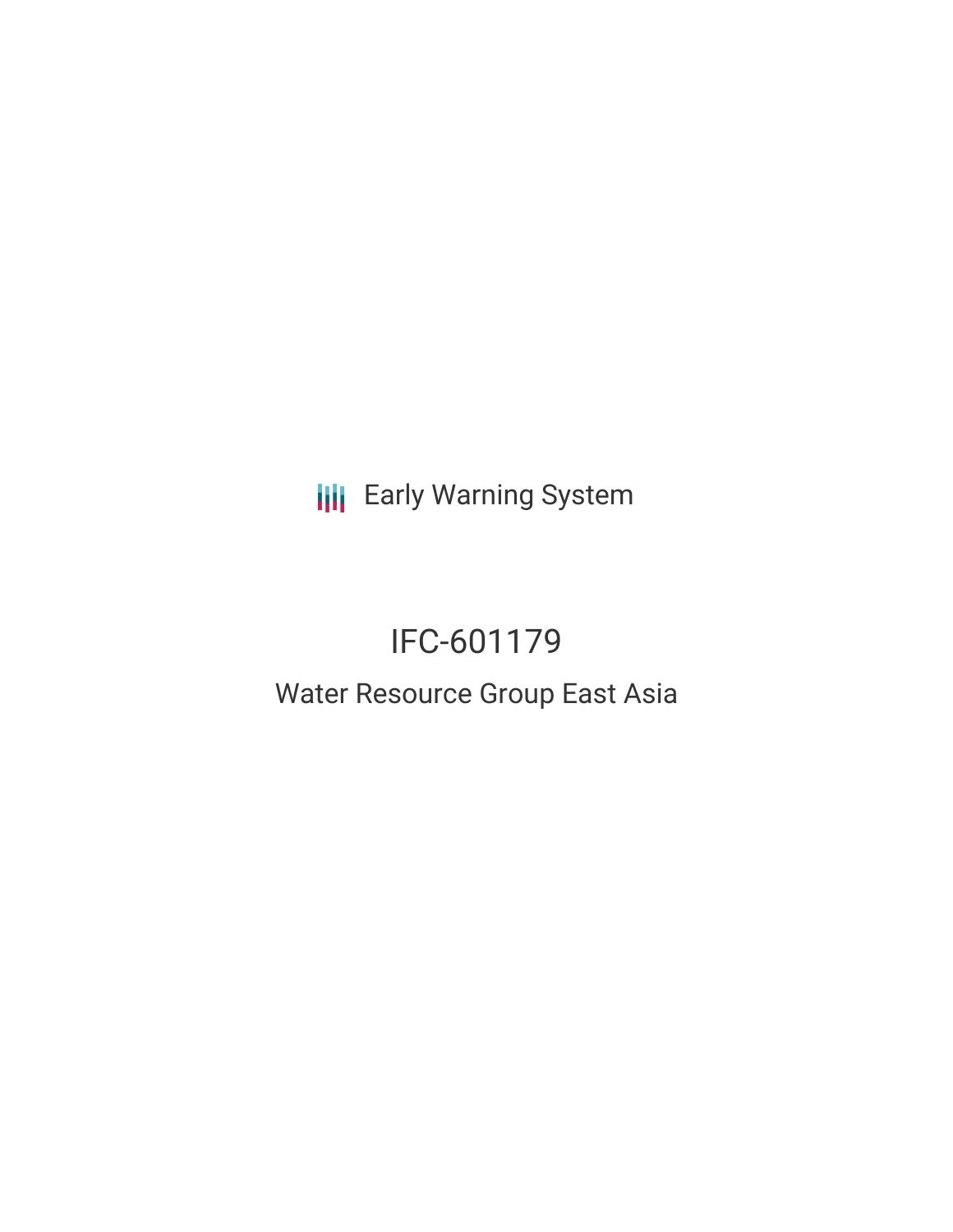## **Quick Facts**

| <b>Countries</b>               | Mongolia, Vietnam                                  |
|--------------------------------|----------------------------------------------------|
| <b>Financial Institutions</b>  | International Finance Corporation (IFC)            |
| <b>Status</b>                  | Active                                             |
| <b>Bank Risk Rating</b>        | U                                                  |
| <b>Voting Date</b>             | 2016-01-14                                         |
| <b>Borrower</b>                | 2030 WRG                                           |
| <b>Sectors</b>                 | <b>Technical Cooperation, Water and Sanitation</b> |
| <b>Investment Type(s)</b>      | <b>Advisory Services</b>                           |
| <b>Investment Amount (USD)</b> | \$3.07 million                                     |
| <b>Project Cost (USD)</b>      | \$3.07 million                                     |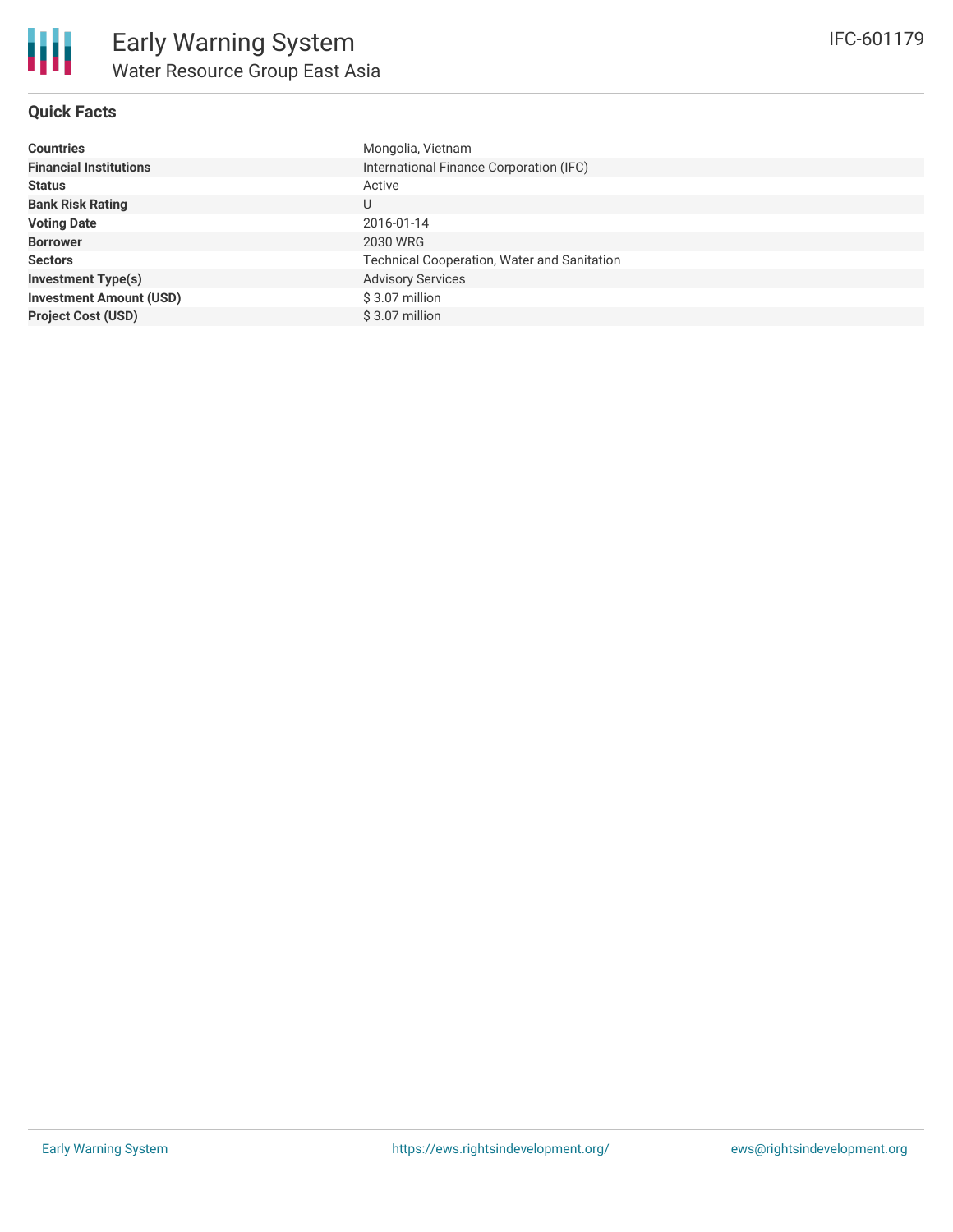

## **Project Description**

This program aims to reduce the water demand-supply gap in select countries in East Asia, currently focusing on Mongolia and Vietnam, with a third country under scoping. The success of this program will be assessed against:

(I) Instruments/Solutions: New instruments catalyzed through Multi-Stakeholder Partnerships (MSPs) and under implementation through third parties

(II) Partnerships: MSPs operational with established governance (III) Knowledge Development: Development of robust & scientific info, incorporating hydro-economic cost-, benefit- and risk-based analysis, to guide the development of solutions Instruments/ solutions towards closing the water gap identified by the MSPs under point (I) above will include: (i) Demonstration projects to pilot innovative approaches; (ii) Large-scale programs to unlock investments in infrastructure and technology; (iii) Policy/ regulatory reforms covering incentives as well as institutional, governance and/ or tariff improvements; (iv) Optimization of public and private funding through appropriate financing mechanisms. Impacts will vary by country according to the specific solutions prioritized by the MSPs, but will always fall within the following four physical impact categories: (1) Reduced freshwater usage (cubic meters/ year); (2) Gross agricultural value add per m3 fresh water used (\$) (to be normalized for commodity price changes); (3) Increased cost-effective water storage (cubic meters/ year); (4) Reduced discharge of untreated wastewater/ polluted water (cubic meters/year).

To measure the impact on improved water resource management policies and governance, a water governance score is included as an additional key impact indicator. Although national governments serve as the "entry" client for 2030 WRG's engagement in any country, this program will convene private sector, in addition to government and civil society, as key actors for the development and implementation of solutions, and leverage the strengths of the private sector as a solution provider and innovator. NOTE: The mandate of 2030 WRG is to act as a catalyst, but for priority initiatives to be identified and implemented through the Multi-Stakeholder Partnerships. Hence the choice of which programs/instruments/solutions are developed is influenced by, but outside the direct control of, this program.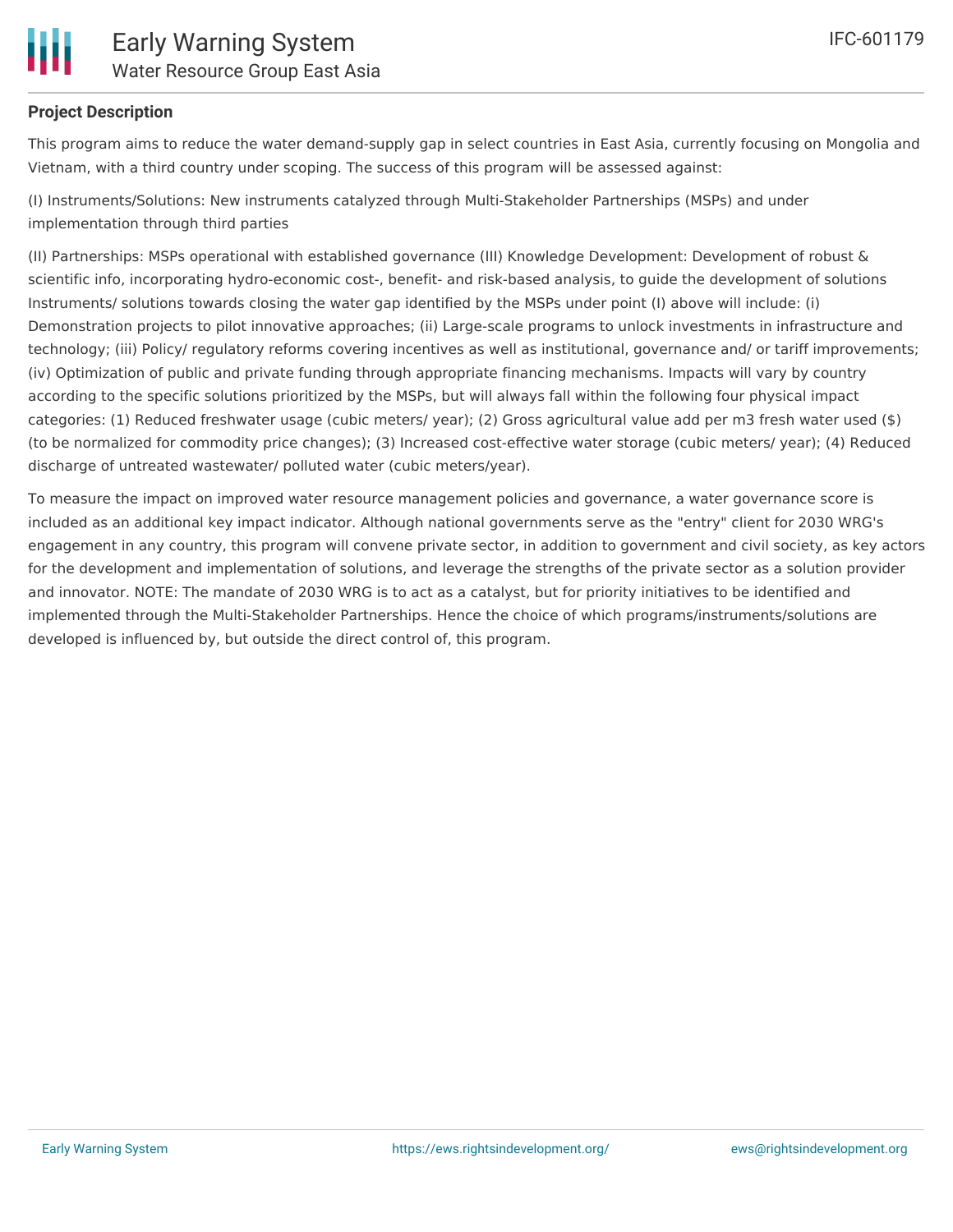#### **Investment Description**

• International Finance Corporation (IFC)

2030 WRG is a public-private-civil society partnership, established in 2008. The objective of 2030 WRG is to accelerate water reforms and generate action to ensure water does not become a barrier to economic growth, while ensuring long-term environmental and social sustainability.

The program covers activities in line with the 2030 Water Resources Groups (2030 WRG) A-C-T approach of operation: (1) Analysis - Developing hydro-economic analysis to highlight the macro water issues and catalyze water sector transformation and collective action;

(2) Convening - Bringing together public & private sectors, community organizations, development agencies and international organizations in structured discussions for identifying solutions for water resources management through Multi-Stakeholder Platforms and identified workstreams for engagement;

(3) Transformation - Implementing/ enacting policy, incentives, technical, financial, or governance-related water solutions through local stakeholders.

The choice of priorities and initiatives to champion are determined by the Multi-Stakeholder Platform.

#### MONGOLIA:

The Mongolia program focuses on the following workstreams:

- 1. Water Demand Reduction & Water Supply Augmentation
- 2. Water Valuation and Incentives for Sustainable Water Resources Management
- 3. Capacity Building and Collaboration amongst Stakeholders

#### VIETNAM:

2030 WRG has conducted initial scoping missions and met with key government officials and other stakeholders, who endorsed the need for an analysis of Vietnam's water resources. 2030 WRG is conducting a water sector analysis to be guided by a multi-stakeholder advisory group to identify thematic priorities.